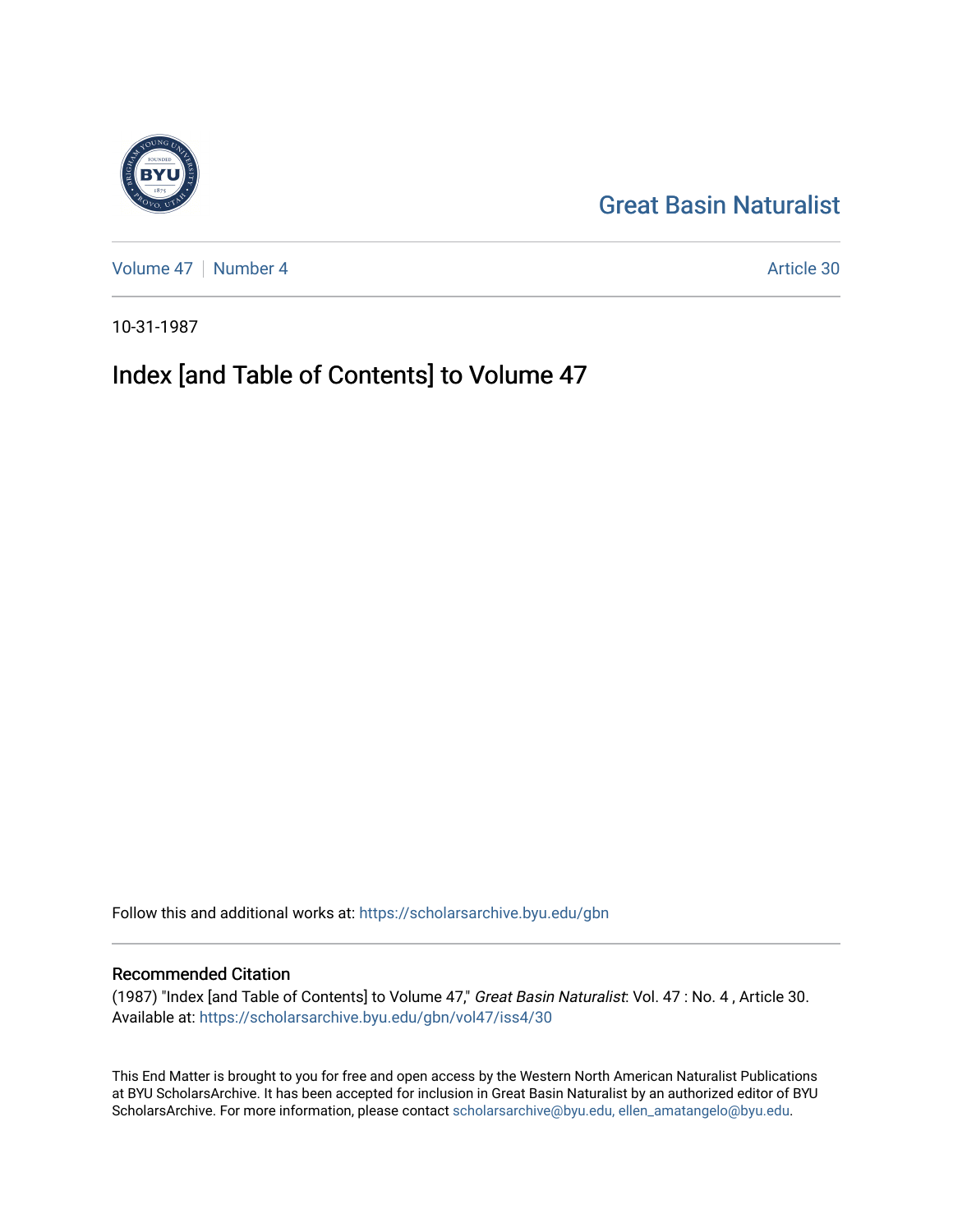## The Great Basin Naturalist

VOLUME 47, <sup>1987</sup>

EDITOR: Stephen L. Wood



Published At Brigham Young University, by Brigham Young University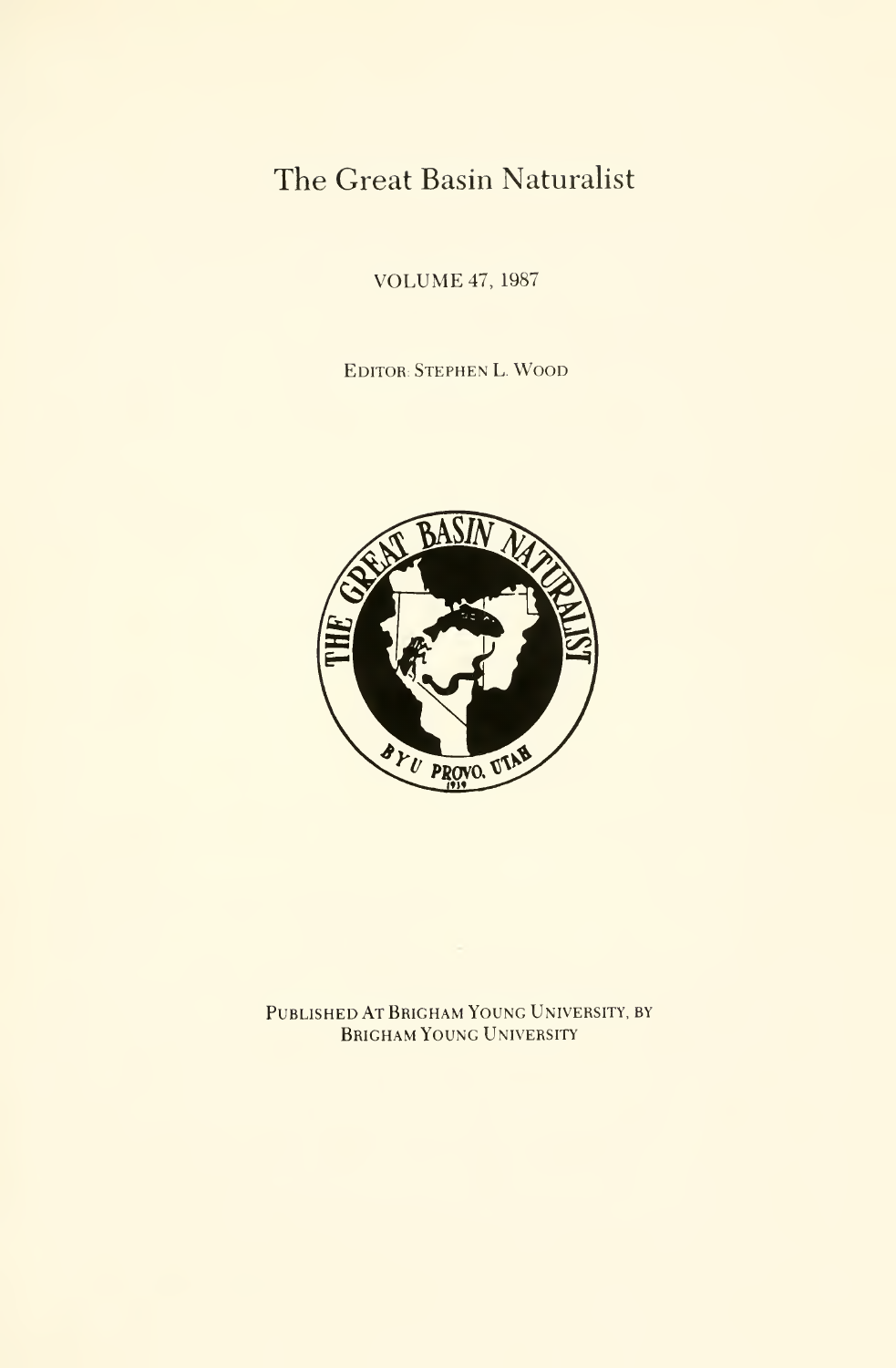#### TABLE OF CONTENTS Volume 47 Number 1-31 January 1987

| Competition for food and space in a heteromyid community in the Great Basin Desert.                                                                                        | 1              |
|----------------------------------------------------------------------------------------------------------------------------------------------------------------------------|----------------|
| Sequence of epiphyseal fusion in the Rocky Mountain bighorn sheep. Danny                                                                                                   | $\overline{7}$ |
| Parasites of mottled sculpin, Cottus bairdi Girard, from five locations in Utah and<br>Wasatch counties, Utah. Richard A. Heckmann, Allen K. Kimball, and Jeffery A.       |                |
| Effects of artificial shading on distribution and abundance of juvenile chinook salmon                                                                                     | 13             |
| (Oncorhynchus tshawytscha). William R. Meehan, Merlyn A. Brusven, and John                                                                                                 | 22             |
| Drosophila pseudoobscura (Diptera: Drosophilidae) of the Great Basin IV: a release                                                                                         | 32             |
| Elemental compartmentalization in seeds of Atriplex triangularis and Atriplex confertifo-                                                                                  | 38             |
| Plant community changes within a mature pinyon-juniper woodland. Dennis D.                                                                                                 | 91             |
| Consumption of fresh alfalfa hay by mule deer and elk. Dennis D. Austin and Philip J.                                                                                      | 96             |
|                                                                                                                                                                            | 100            |
| Helminth parasites of the Wyoming ground squirrel, Spermophilus elegans Kennicott,                                                                                         | 103            |
| Observations of captive Rocky Mountain mule deer behavior. Douglas K. Halford, W.                                                                                          | 105            |
| Effects of osmotic potential, potassium chloride, and sodium chloride on germination<br>of greasewood (Sarcobatus vermiculatus). James T. Romo and Marshall R. Hafer-      |                |
| Big sagebrush (Artemisia tridentata vaseyana) and longleaf snowberry (Symphoricarpos<br>oreophilus) plant associations in northeastern Nevada. Paul T. Tueller and Richard | 110            |
| Habitat and community relationships of cliffrose (Cowania mexicana var. stansburiana)                                                                                      | 117            |
| in central Utah. K. P. Price and J. D. Brotherson<br>Alpine vascular flora of the Ruby Range, West Elk Mountains, Colorado. Emily L.                                       | 132            |
| Douglas-fir dwarf mistletoe parasitizing Pacific silver fir in northern California. Robert L.                                                                              | 152            |
| A disjunct ponderosa pine stand in southeastern Oregon. Arthur McKee and Donald                                                                                            | 161            |
| Notes on American Sitona (Coleoptera: Curculionidae), with three new species. Vasco                                                                                        | 163            |
|                                                                                                                                                                            | 168            |

### Number 2—30 April 1987

Ecological comparison of sympatric populations of sand lizards (*Cophosaurus texanus* and Callisaurus draconoides). Donald D. Smith, Philip A. Medica, and Sherburn R. Sanborn 175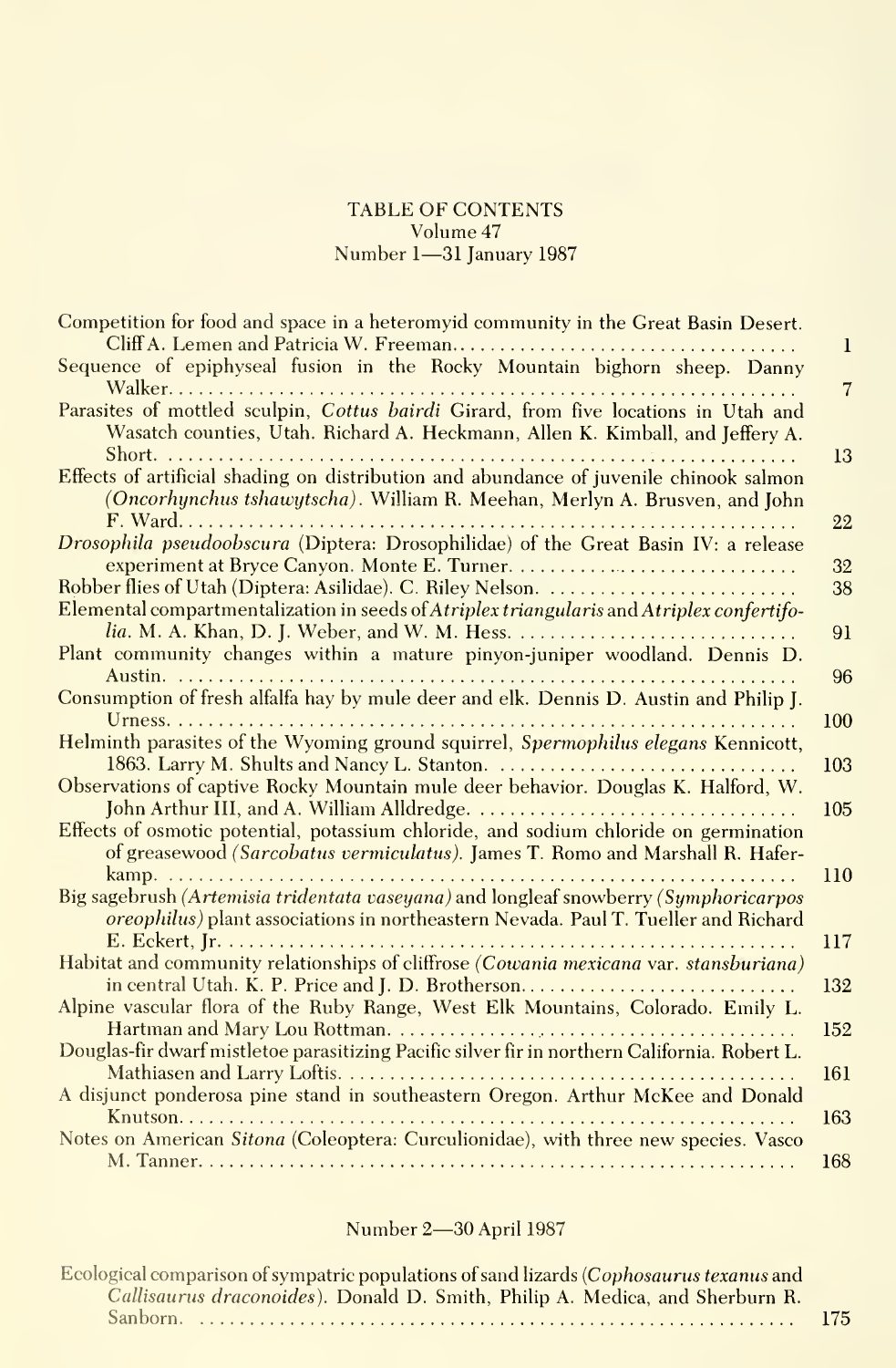| Zoogeography of Great Basin butterflies: patterns of distribution and differentiation.                                                                                                                                       | 186        |
|------------------------------------------------------------------------------------------------------------------------------------------------------------------------------------------------------------------------------|------------|
| Reproductive ecology of black-tailed prairie dogs in Montana. Craig J. Knowles.                                                                                                                                              | 202        |
| Field clinic procedures for diagnosing Echinococcus granulosus in dogs. Ferron L.                                                                                                                                            | 207        |
| Seed germination characteristics of Chrysothamnus nauseosus ssp. viridulus (Astereae,<br>Asteraceae). M. A. Khan, N. Sankhla, D. J. Weber, and E. D. McArthur.                                                               | 220        |
| Development and longevity of ephemeral and perennial leaves on Artemisia tridentata<br>Nutt. ssp. wyomingensis. Richard F. Miller and Leila M. Shultz.                                                                       | 227        |
| Pygmy rabbits in the Colorado River drainage. C. L. Pritchett, J. A. Nilsen, M. P.                                                                                                                                           | 231        |
| Effects of land clearing on bordering winter annual populations in the Mohave Desert.<br>Richard Hunter, F. B. Turner, R. G. Lindberg, and Katherine Bell Hunter.                                                            | 234        |
| Occurrence of the musk ox, Symbos cavifrons, from southeastern Idaho and comments on<br>the genus Bootherium. Michael E. Nelson and James H. Madsen, Jr.                                                                     | 239        |
| Effects of logging on habitat quality and feeding patterns of Abert squirrels. Jordan C.                                                                                                                                     |            |
| Pederson, R. C. Farentinos, and Victoria M. Littlefield.<br>Parasites of the cutthroat trout, Salmo clarki, and longnose suckers, Catostomus<br>catostomus, from Yellowstone Lake, Wyoming. R. A. Heckmann and H. L. Ching.  | 252        |
| Burrows of the sagebrush vole (Lemmiscus curtatus) in southeastern Idaho. Tim R.                                                                                                                                             | 259        |
| Spider fauna of selected wild sunflower species sites in the southwest United States. G. J.                                                                                                                                  | 276        |
| Leptophlebiidae of the southwestern United States and northwestern Mexico (Insecta:                                                                                                                                          | 280        |
| Ephemeroptera). Richard K. Allen and Chad M. Murvosh.<br>Flora of the Orange Cliffs of Utah. L. M. Shultz, E. E. Neely, and J. S. Tuhy.<br>Evaluation of the improvement in sensitivity of nested frequency plots to vegeta- | 283<br>287 |
| tional change by summation. Stuart D. Smith, Stephen C. Bunting, and M.                                                                                                                                                      | 299        |
| Notes on mycophagy in four species of mice in the genus Peromyscus. Chris Maser and                                                                                                                                          | 308        |
| Bee visitors of sweetvetch, <i>Hedysarum boreale boreale</i> (Leguminosae), and their pollen-<br>collecting activities. Vincent J. Tepedino and Mark Stackhouse.                                                             | 314        |
| Observations on natural enemies of western spruce budworm (Choristoneura occiden-<br>talis Freeman) (Lepidoptera, Tortricidae) in the Rocky Mountain area. Howard E.                                                         |            |
| Evans. $\ldots \ldots \ldots \ldots \ldots \ldots \ldots \ldots \ldots \ldots$<br>Plant community zonation in response to soil gradients in a saline meadow near Utah<br>Lake, Utah County, Utah. Jack D. Brotherson.        | 319<br>322 |
| Age in relationship to stem circumference and stem diameter in cliffrose (Cowania<br><i>mexicana</i> var. <i>stansburiana</i> ) in central Utah. J. D. Brotherson, K. P. Price, and L.                                       |            |
| Demography of black-tailed prairie dog populations reoccupying sites treated with<br>rodenticide. R. P. Cincotta, D. W. Uresk, and R. M. Hansen.                                                                             | 334<br>339 |
| Western painted turtle in Grant County, Oregon. Jeffrey H. Black and Andrew H. Black.                                                                                                                                        | 344        |
| American swallow bug, Oeciacus vicarius Horvath (Hemiptera: Cimicidae), in Hirundo<br>rustica and Petrochelidon pyrrhonota nests in west central Colorado. Thomas Orr                                                        |            |
| Pseudocrossidium aureum (Bartr.) Zand. (Pottiaceae, Musci) new to Utah. John R.                                                                                                                                              | 345        |
|                                                                                                                                                                                                                              | 347        |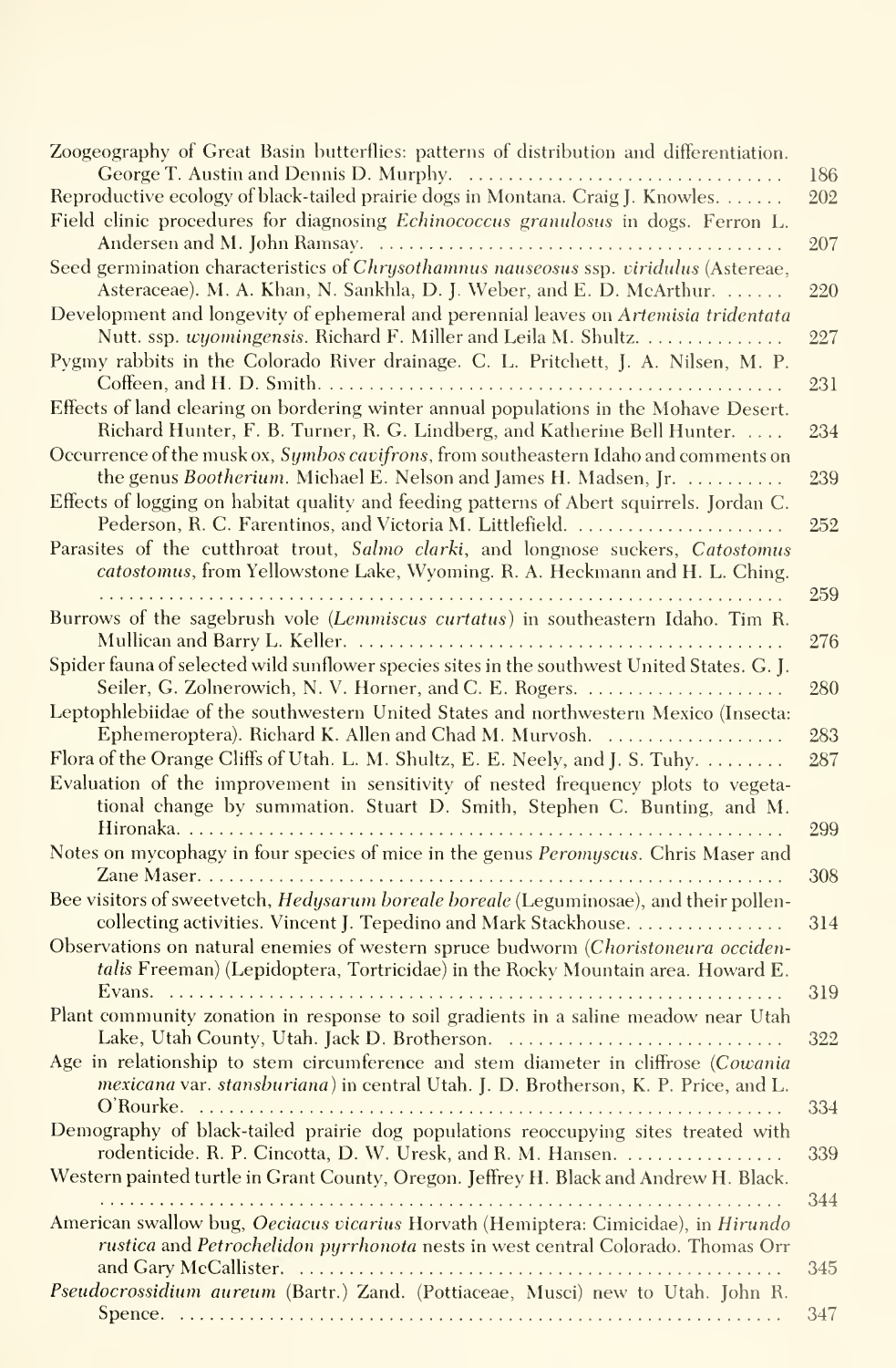### Number 3—31 July 1987

| Relationship of western juniper stem conducting tissue and basal circumference to<br>leaf area and biomass. Richard F. Miller, Lee E. Eddleman, and Raymond F. |     |
|----------------------------------------------------------------------------------------------------------------------------------------------------------------|-----|
|                                                                                                                                                                | 349 |
| Parasites of the bowhead whale, Balaena mysticetus. Richard A. Heckmann, Lauritz A.                                                                            |     |
| Jensen, Robert G. Warnock, and Bruce Coleman                                                                                                                   | 355 |
| Reproduction of the prairie skink, Eumeces septentrionalis, in Nebraska. Louis A.                                                                              |     |
|                                                                                                                                                                | 373 |
| List of Idaho Scolytidae (Coleoptera) and notes on new records. Malcolm M. Furniss and                                                                         |     |
|                                                                                                                                                                | 375 |
| Lizards and turtles of western Chihuahua. Wilmer W. Tanner                                                                                                     | 383 |
| Dry-year grazing and Nebraska sedge (Carex nebraskensis). Raymond D. Ratliff and                                                                               |     |
|                                                                                                                                                                | 422 |
| Diamond Pond, Harney County, Oregon: vegetation history and water table in the                                                                                 |     |
|                                                                                                                                                                | 427 |
| Comparison of habitat attributes at sites of stable and declining long-billed curlew                                                                           |     |
|                                                                                                                                                                | 459 |
| Estimates of site potential for ponderosa pine based on site index for several southwestern                                                                    |     |
| habitat types. Robert L. Mathiasen, Elizabeth A. Blake, and Carleton B. Edmin-                                                                                 |     |
|                                                                                                                                                                | 467 |
| Soil nematodes of northern Rocky Mountain ecosystems: genera and biomasses. T.                                                                                 |     |
|                                                                                                                                                                | 473 |
| Evidence for variability in spawning behavior of interior cutthroat trout in response to                                                                       |     |
| environmental uncertainty. Rodger L. Nelson, William S. Platts, and Osborne                                                                                    |     |
|                                                                                                                                                                | 480 |
| Niche pattern in a Great Basin rodent fauna. Edward H. Robey, Jr., H. Duane Smith,                                                                             |     |
|                                                                                                                                                                | 488 |
| Planting depth of 'Hobble Creek' mountain big sagebrush seed. Tracy L. C. Jacobson and                                                                         |     |
|                                                                                                                                                                | 497 |
| Annotated inventory of invertebrate populations of an alpine lake and stream chain in                                                                          |     |
| Colorado. John H. Bushnell, Susan Q. Foster, and Bruce M. Wahle                                                                                                | 500 |
| Distribution of vertebrates of the Bighorn Canyon National Recreation Area. Stanley H.                                                                         |     |
| Anderson, Wayne A. Hubert, Craig Patterson, Alan J. Redder, and David Duvall.                                                                                  |     |
|                                                                                                                                                                | 512 |
|                                                                                                                                                                |     |

## Number 4—31 October 1987

| Records of exotic fishes from Idaho and Wyoming. Walter R. Courtenay, Jr., C. Richard            |      |
|--------------------------------------------------------------------------------------------------|------|
|                                                                                                  | 523  |
| Revision of Sahniocarpon harrisii Chitaley & Patil based on new specimens from the               |      |
| Deccan Intertrappean Beds of India. E. M. V. Nambudiri, William D. Tidwell, and                  |      |
|                                                                                                  | 527  |
| Maternal care of neonates in the prairie skink, <i>Eumeces septentrionalis</i> . Louis A. Somma. |      |
|                                                                                                  | 536  |
| Thermal tolerances and preferences of fishes of the Virgin River system (Utah, Arizona,          |      |
| Nevada). James E. Deacon, Paul B. Schumann, and Edward L. Stuenkel                               | .538 |
| Six new Scolytidae (Coleoptera) from Mexico. Stephen L. Wood                                     | 547  |
| Genetic variation and population structure in the cliff chipmunk, <i>Eutamias dorsalis</i> , in  |      |
| the Great Basin of western Utah. Martin L. Dobson, Clyde L. Pritchett, and Jack                  |      |
|                                                                                                  | 551  |
| Observations on the ecology and trophic status of Lake Tahoe (Nevada and California,             |      |
| USA) based on the algae from three independent surveys (1965–1985). Sam L.                       |      |
|                                                                                                  | 562  |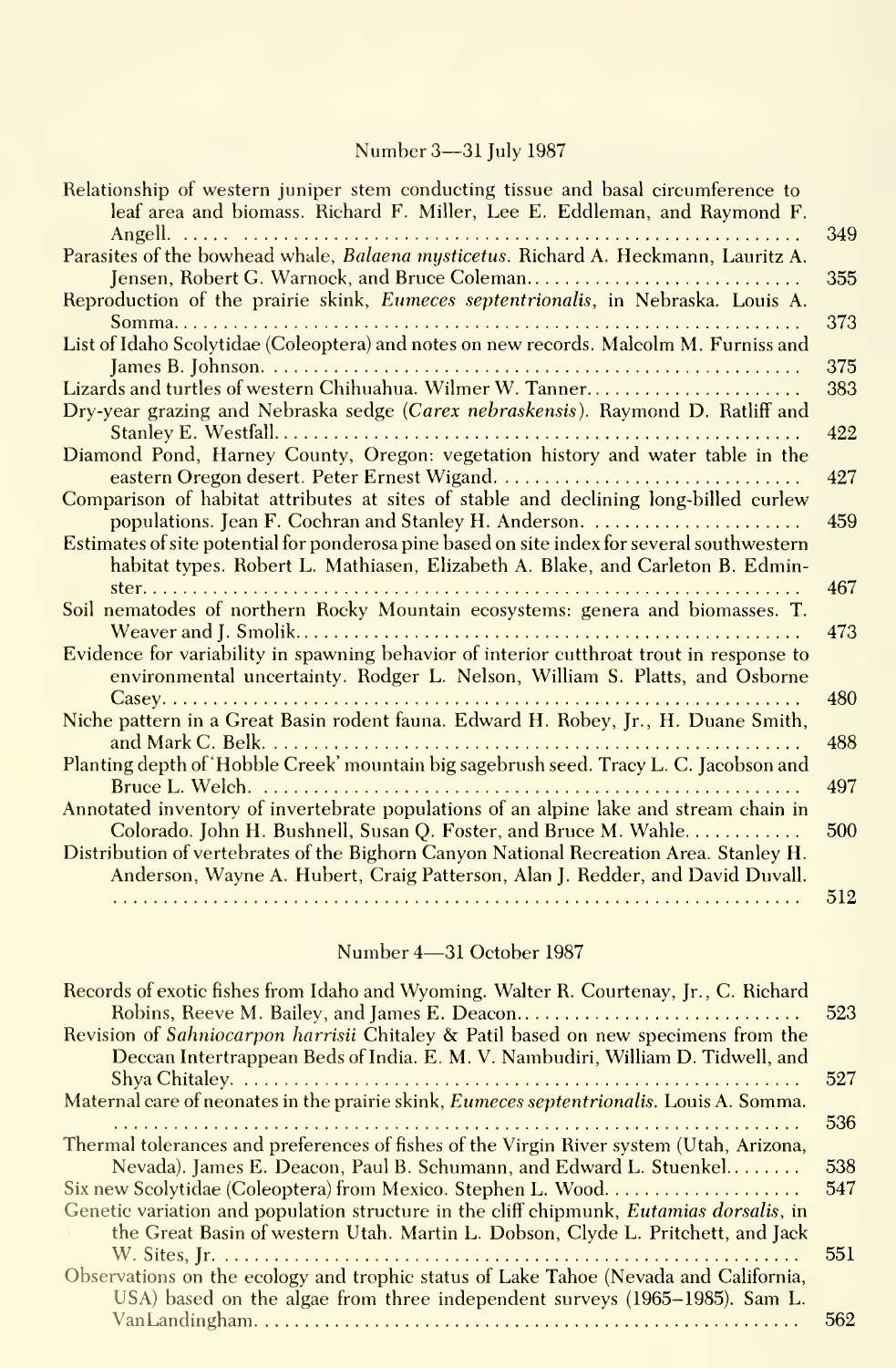| Zonation patterns in the vascular plant communities of Benton Hot Springs, Mono<br>County, California. Jack D. Brotherson and Samuel D. Rushforth.                  | 583 |
|---------------------------------------------------------------------------------------------------------------------------------------------------------------------|-----|
| New brachiosaur material from the Late Jurassic of Utah and Colorado. James A. Jensen.                                                                              |     |
|                                                                                                                                                                     | 592 |
| Small-stone content of Mima mounds of the Columbia Plateau and Rocky Mountain<br>regions: implications for mound origin. George W. Cox, Christopher G. Gakahu,      |     |
|                                                                                                                                                                     | 609 |
| Type specimens of recent mammals in the Utah Museum of Natural History, University                                                                                  |     |
|                                                                                                                                                                     | 620 |
|                                                                                                                                                                     | 625 |
| Colorado ground beetles (Coleoptera: Carabidae) from the Rotger Collection, University                                                                              |     |
|                                                                                                                                                                     | 631 |
| Winter habitat-use patterns of elk, mule deer, and moose in southwestern Wyoming.                                                                                   |     |
|                                                                                                                                                                     | 638 |
| Herbivorous and parasitic insect guilds associated with Great Basin wildrye (Elymus<br>cinereus) in southern Idaho. Berta A. Youtie, Michael Stafford, and James B. |     |
|                                                                                                                                                                     | 644 |
| Effects of forest fuel smoke on dwarf mistletoe seed germination. G. Thomas Zimmerman                                                                               |     |
|                                                                                                                                                                     | 652 |
| Microvelia rasilis Drake in Arizona: a species new to the United States (Heteroptera:                                                                               |     |
|                                                                                                                                                                     | 660 |
|                                                                                                                                                                     | 661 |
|                                                                                                                                                                     |     |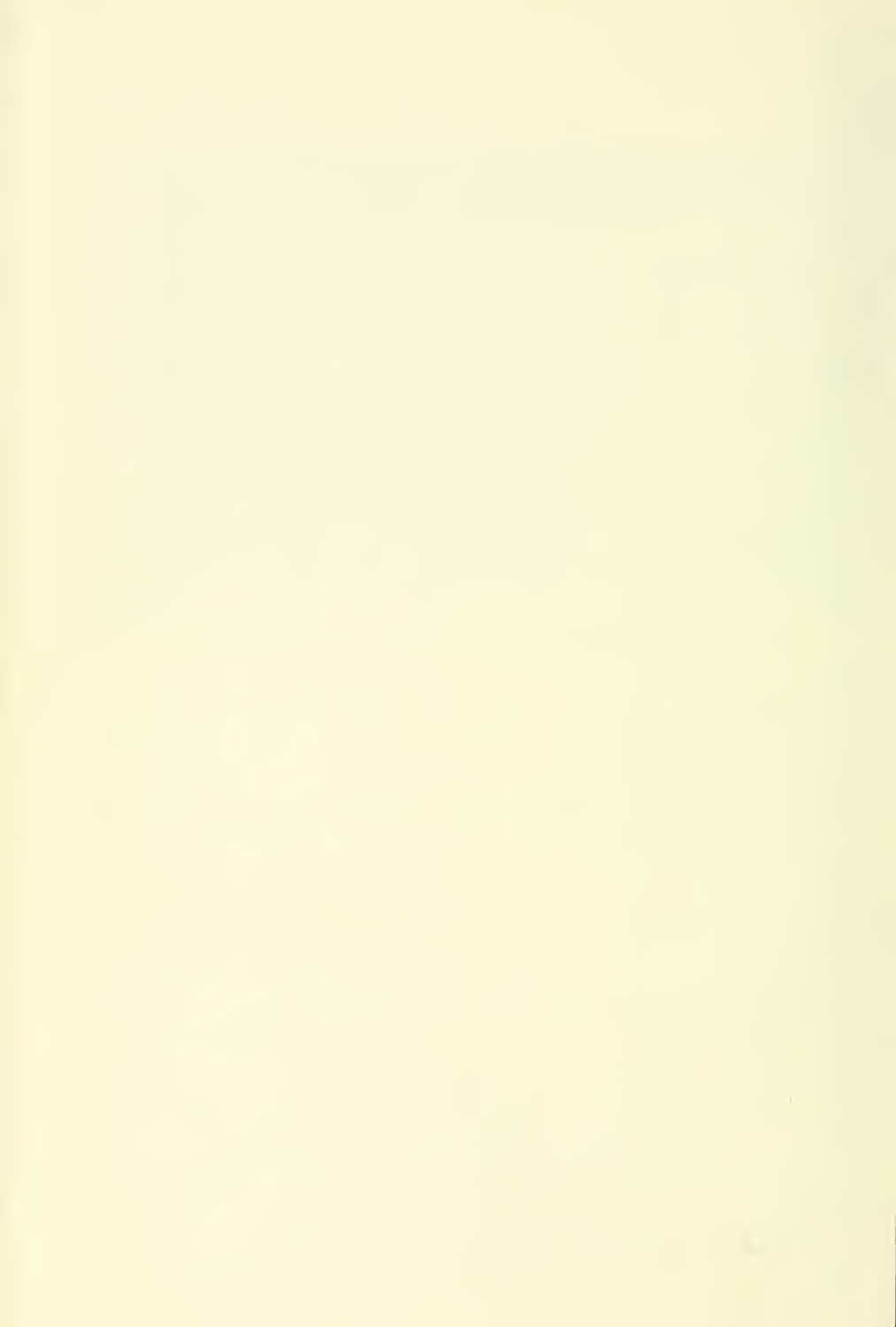#### INDEX TO VOLUME <sup>47</sup>

The genera, species, and other taxa described as new to science in this volume appear in bold type in this index.

- A disjunct ponderosa pine stand in southeast ern Oregon, p. 163.
- Age in relationship to stem circumference and stem diameter in cliffrose {Cowania mexi cana var. stansburiana) in central Utah, p. 334.
- Allen, Douglas W., George W. Cox, and Christopher G. Gakahu, article by, p. 609.
- Allen, Richard K., and Chad M. Murvosh, article by, p. 283.
- Allredge, A. William, Douglas K. Halford, and W. John Arthur III, article by, p. 105.
- Alpine vascular flora of the Ruby Range, West Elk Mountains, Colorado, p. 152.
- American swallow bug, Oeciacus vicarius Horvath (Hemiptera: Cimicidae), in Hirundo rustica and Petrochelidon pyrrhonota nests in west central Colorado, p. 345.
- Andersen, Perron L., and M. John Ramsay, article by, p. 207.
- Anderson, Stanley H., and Jean F. Cochran, article by, p. 459.
- Anderson, Stanley H., Wayne A. Hubert, Craig Patterson, and Alan J. Duvall, article by, p. 512.
- Angell, Raymond P., Richard F. Miller, and Lee E. Eddleman, article by, p. 349.
- Annotated inventory of invertebrate populations of an alpine lake and stream chain in Colorado, p. 500.
- Arthur, W. John III, Douglas K. Halford, and A. William Allredge, article by, p. 105.
- Austin, Dennis D., and Philip J. Urness, arti cle by, p. 100.
- Austin, Dennis D., article by, p. 96.
- Austin, George T. , and Dennis D. Murphy, article by, p. 186.
- Avian use of scoria rock outcrops, p. 625.
- Bailey, Reeve M., Walter R. Courtenay, Jr., C. Richard Robins, and James E. Deacon, article by, p. 523.
- Bee visitors of sweetvetch, Hedysarum boreale boreale (Leguminosae), and their pollen-collecting activities, p. 314.
- Belk, Mark C., Edward H. Robey, Jr., and H. Duane Smith, article by, p. 488.
- Big sagebrush {Artemisia tridentata vasey ana ) and longleaf snowberry {Symphoricarpos oreophilus) plant associations in north eastern Nevada, p. 117.
- Black, Andrew H., and Jeffrey H. Black, arti cle by, p. 344.
- Black, Jeffrey H., and Andrew H. Black, arti cle by, p. 344.
- Blake, Elizabeth A., Robert L. Mathiasen, and Carleton B. Edminster, article by, p. 467.
- Brotherson, Jack D., article by, p. 322.
- Brotherson, J. D., and K. P. Price, article by, p. 132.
- Brotherson, Jack D., and Samuel R. Rushforth, article by, p. 583.
- Brotherson, J. D., K. P. Price, and L. O'Rourke, article by, p. 334.
- Brusven, Merlyn A., William R. Meechan, and John P. Ward, article by, p. 22.
- Bunting, Stephen C, Stuart D. Smith, and M. Hironaka, article by, p. 299.
- Burrows of the sagebrush vole {Lemmiscus  $cutatus$ ) in southeastern Idaho, p. 276.
- Bushnell, John H., Susan Q. Poster, and Bruce M. Wahle, article by, p. 500.
- Casey, Osborne, Rodger L. Nelson, and William S. Platts, article by, p. 480.
- Ching, H. L., and R. A. Heckmann, article by, p. 259.
- Chitaley, Shya, E. M. V. Nambudiri, and William D. Tidwell, article by, p. 527.
- Cincotta, R. P., D. W. Uresk, and R. M. Hansen, article by, p. 339.
- Cochran, Jean P., and Stanley H. Anderson, article by, p. 459.
- Coffeen, M. P., C. L. Pritchett, J. A. Nilsen, and H. D. Smith, article by, p. 231.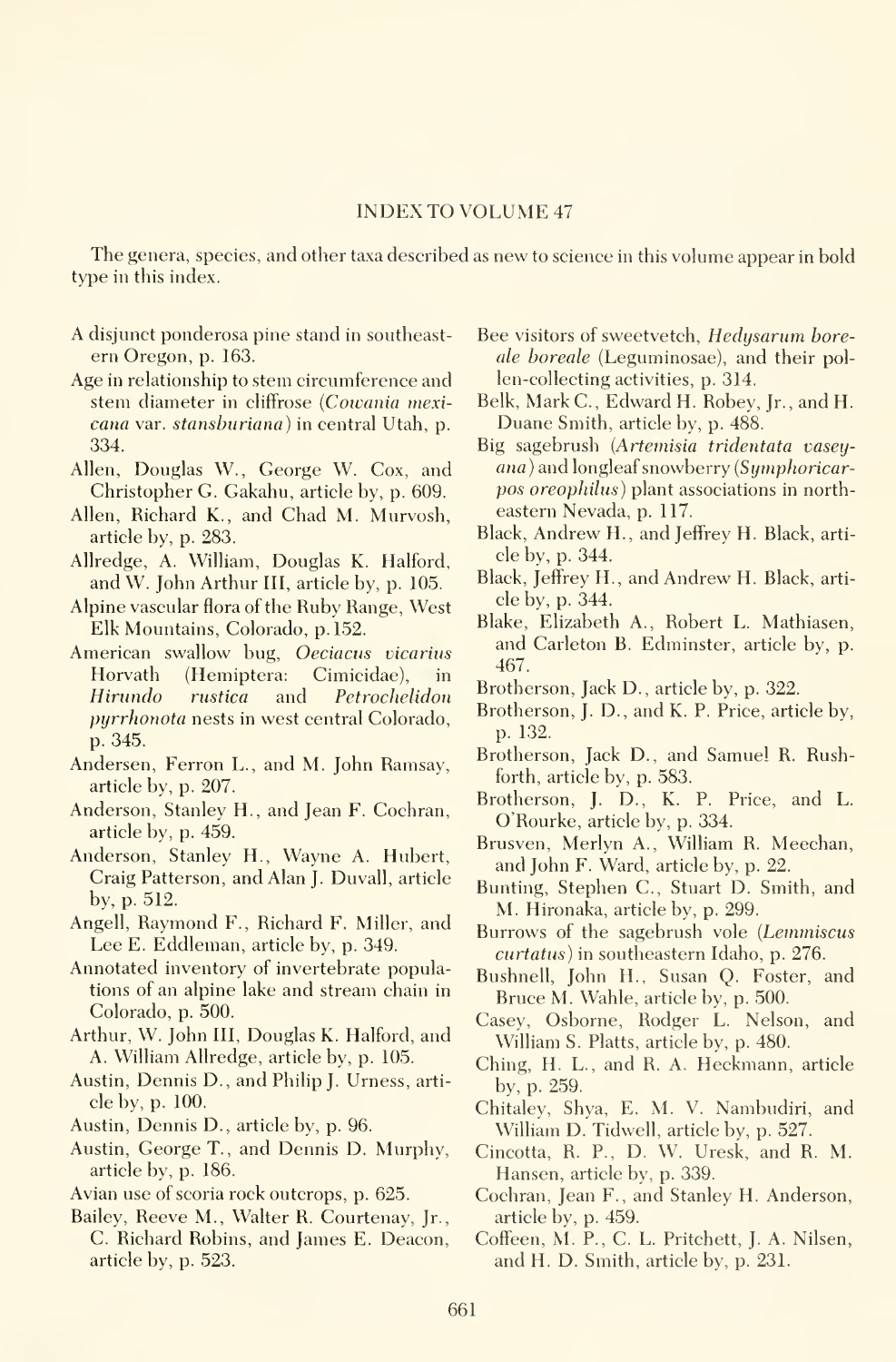- Coleman, Bruce, Richard A. Heckmann, Lauritz A. Jensen, and Robert G. Warnock, article by, p. 355.
- Colorado ground beetles (Coleoptera: Carabidae) from the Rotger Collection, University of Colorado Museum, p. 631.
- Comparison of habitat attributes at sites of stable and declining long-billed curlew populations, p. 459.
- Competition for food and space in a het eromyid community in the Great Basin Desert, p. 2.
- Consumption of fresh alfalfa hay by mule deer and elk, p. 100.
- Courtenay, Walter R. , Jr. , C. Richard Robins, Reeve M. Bailey, and James E. Deacon, article by, p. 523.
- Cox, George W., Christopher G. Gakahu, and Douglas W. Allen, article by, p. 609.
- Deacon, James E., Paul B. Schumann, and Edward L. Stuenkel, article by, p. 538.
- Deacon, James E., Walter R. Courtenay, Jr., C. Richard Robins, and Reeve M. Bailey, article by, p. 523.
- Demography of black-tailed prairie dog populations reoccupying sites treated with ro denticide, p. 339.
- Development and longevity of ephemeral and perennial leaves on Artemisia tridentata Nutt. ssp. wyomingensis, p. 227.
- Diamond Pond, Harney County, Oregon: vegetation history and water table in the eastern Oregon desert, p. 427.
- Distribution of vertebrates of the Bighorn Canyon National Recreation Area, p. 512.
- Dobson, Martin L., Clyde L. Pritchett, and Jack W. Sites, Jr., article by, p. 551.
- Douglas-fir dwarf mistletoe parasitizing Pacific silver fir in northern California, p. 161.
- Drosophila pseudoobscura (Diptera: Drosophilidae) of the Great Basin IV: a release experiment at Bryce Canyon, p. 32.
- Dry-year grazing and Nebraska sedge (Carex nebraskensis), p. 422.
- Duvall, Alan J., Stanley H. Anderson, Wayne A. Hubert, and Craig Patterson, article by, p. 512.
- Eckert, Richard E. Jr., and Paul T. Tueller, article by, p. 117.
- Ecological comparison of sympatric populations of sand lizards {Cophosaurus texanus and Callisaurus draconoides), p. 175.
- Eddleman, Lee E., Richard F. Miller, and Raymond F. Angell, article by, p. 349.
- Edminster, Carleton B., Robert L. Mathiasen, and Elizabeth A. Blake, article by, p. 467.
- Effects of artificial shading on distribution and abundance of juvenile chinook salmon {Oncorhynchus tshawytscha), p. 22.
- Effects of forest fuel smoke on dwarf mistletoe seed germination, p. 652.
- Effects of land clearing on bordering winter annual populations in the Mohave Desert, p. 234.
- Effects of logging on habitat quality and feed ing patterns of Abert squirrels, p. 252.
- Effects of osmotic potential, potassium chloride, and sodium chloride on germination of greasewood {Sarcobatus vermiculatus), p. 110.
- Elemental compartmentalization in seeds of Atriplex triangularis and Atriplex confertifolia, p. 91.
- Elias, Scott A., article by, p. 631.
- Estimates of site potential for ponderosa pine based on site index for several southwest ern habitat types, p. 467.
- Evaluation of the improvement in sensitivity of nested frequency plots to vegetational change by summation, p. 299.
- Evans, Howard E., article by, p. 319.
- Evidence for variability in spawning behavior of interior cutthroat trout in response to environmental uncertainty, p. 480.
- Farentinos, R. C, Jordan C. Pederson, and Victoria M. Littlefield, article by, p. 252.
- Field clinic procedures for diagnosing Echi nococcus granulosus in dogs, p. 207.
- Flora of the Orange Cliffs of Utah, p. 287.
- Foster, Susan Q., John H. Bushnell, and Bruce M. Wahle, article by, p. 500.
- Freeman, Patricia W., and Cliff A. Lemen, article by, p. 1.
- Furniss, Malcolm M., and James B. Johnson, article by, p. 375.
- Gakahu, Christopher G., George W. Cox, and Douglas W. Allen, article by, p. 609.
- Genetic variation and population structure in the cliff chipmunk, Eutamias dorsalis, in Utah, p. 551.
- Habitat and community relationships of cliff rose (Cowania mexicana var. stansburiana) in central Utah, p. 132.
- Haferkamp, Marshall R., and James T. Romo, article by, p. 110.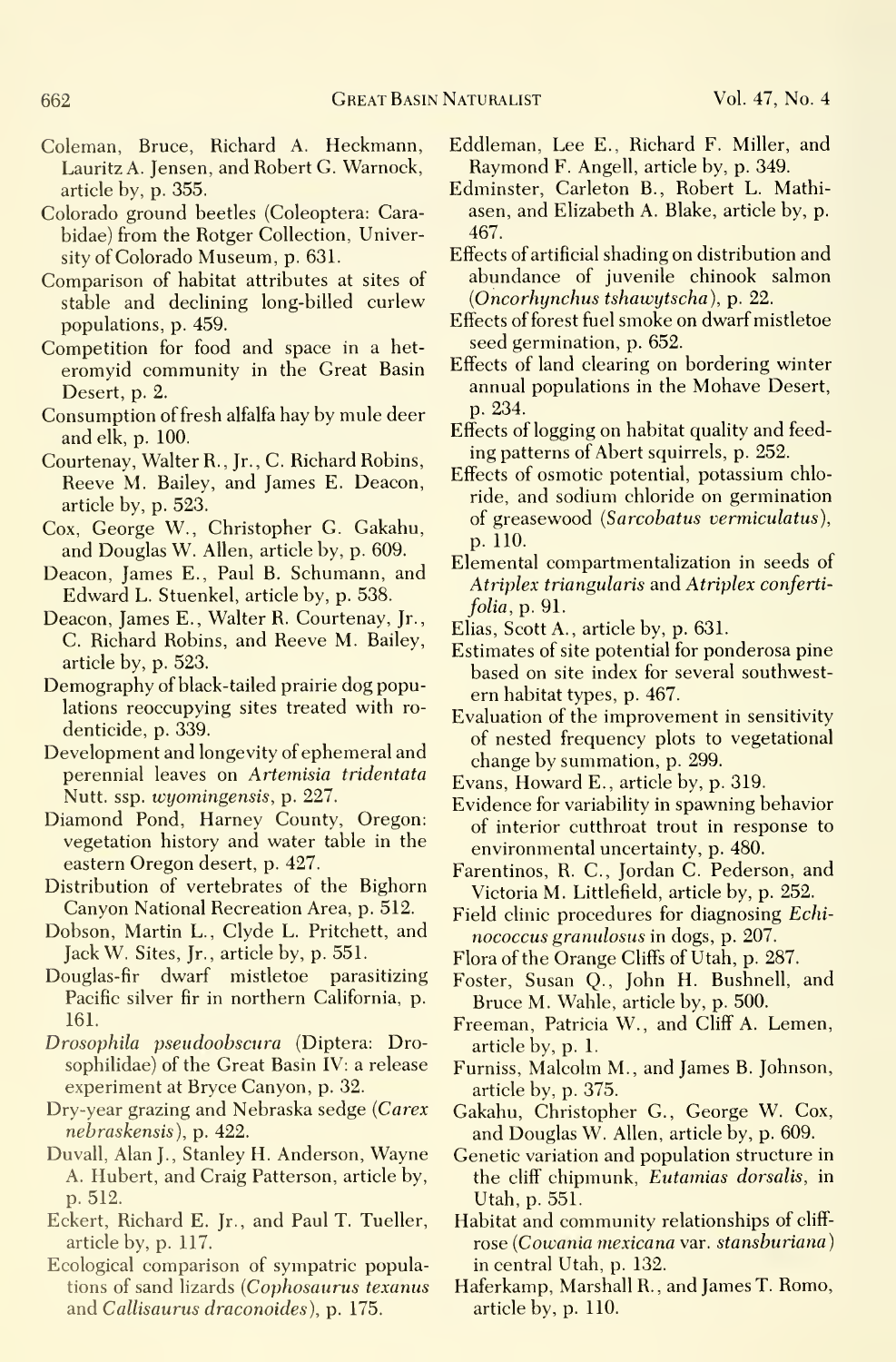- Halford, Douglas K., W. John Arthur III, and A. Wilham Allredge, article by, p. 105.
- Hansen, R. M., R. P. Cincotta, and D. W. Uresk, article by, p. 339.
- Hartman, Emily L., and Mary Lou Rottman, article by, p. 152.
- Heckmann, Richard A., Allen K. Kimball, and Jeffery A. Short, article by, p. 13.
- Heckmann, Richard A., Lauritz A. Jensen, Robert G. Warnock, and Bruce Coleman, article by, p. 355.
- Heckmann, R. A., and H. L. Ching, article by, p. 259.
- Helminth parasites of the Wyoming ground squirrel, Spermophilus elegans Kennicott, 1863, p. 103.
- Herbivorous and parasitic insect guilds associ ated with Great Basin wildrye (Elymus cinereus) in southern Idaho, p. 644.
- Hess, W. M., M. A. Khan, and D. J. Weber, article by, p. 91.
- Hironaka, M., Stuart D. Smith, and Stephen C. Bunting, article by, p. 299.
- Horner, N. V., G. J. Seiler, G. Zolnerowich, and C. E. Rogers, article by, p. 280.
- Hubert, Wayne A., Stanley H. Anderson, Craig Patterson, and Alan J. Duvall, article by, p. 512.
- Hunter, Katherine Bell, Richard Hunter, F. B. Turner, and R. G. Lindberg, article by, p. 234.
- Hunter, Richard, F. B. Turner, R. G. Lindberg, and Katherine Bell Hunter, article by, p. 234.
- Hylesinopsis acacicolens, p. 547.
- Hylesinopsis secutus, p. 547.
- Hylocurus atkinsoni, p. 547.
- Hylocurus crotonis, p. 548.
- Jacobson, Tracy L. C, and Bruce L. Welch, article by, p. 497.
- Jensen, James A., article by, p. 592.
- Jensen, Lauritz A., Richard A. Heckmann, Robert G. Warnock, and Bruce Coleman, article by, p. 355.
- Johnson, James B., and Malcolm M. Furniss, article by, p. 375.
- Johnson, James B., Berta A. Youtie, and Michael Stafford, article by, p. 644.
- Keller, Barry L., and Tim R. Mullican, article by, p. 276.
- Khan, M. A., D. J. Weber, and W. M. Hess, article by, p. 91.
- Khan, M. A., N. Sankhla, D. J. Weber, and E. D. McArthur, article by, p. 220.
- Kimball, Allen K., Richard A. Heckmann, and Jeffery A. Short, article by, p. 13.
- Knowles, Craig J., article by, p. 202.
- Knutson, Donald, and Arthur McKee, article by, p. 163.
- Laven, Richard D., and G. Thomas Zimmerman, article by, p. 652.
- Lemen, Cliff A., and Patricia W. Freeman, article by, p. 1.
- Leptophlebiidae of the southwestern United States and northwestern Mexico (Insecta: Ephemeroptera), p. 283.
- Lindberg, R. G., Richard Hunter, F. B. Turner, and Katherine Bell Hunter, article by, p. 234.
- Lindzey, Fredrick G., and Otto O. Oedekoven, article by, p. 638.
- List of Idaho Scolytidae (Coleoptera) and notes on new records, p. 375.
- Littlefield, Victoria M., Jordan C. Pederson, and R. C. Farentinos, article by, p. 252.
- Lizards and turtles of western Chihuahua, p. 383.
- Loftis, Larry, and Robert L. Mathiasen, arti cle by, p. 161.
- Madsen, James H., Jr., and Michael E. Nelson, article by, p. 239.
- Maser, Chris, and Zane Maser, article by, p. 308.
- Maser, Zane, and Chris Maser, article by, p. 308.
- Maternal care of neonates in the prairie skink, Eumeces septentrionalis, p. 536.
- Mathiasen, Robert L., and Larry Loftis, arti cle by, p. 161.
- Mathiasen, Robert L., Elizabeth A. Blake, and Carleton B. Edminster, article by, p. 467.
- McArthur, E. D., M. A. Khan, and N. Sankhla, and D. J. Weber, article by, p. 220.
- McCallister, Gary, and Thomas Orr, article by, p. 345.
- McKee, Arthur, and Donald Knutson, article by, p. 163.
- Medica, Philip A., Donald D. Smith, and Sherburn R. Sanborn, article by, p. 175.
- Meechan, William R., Merlyn A. Brusven, and John F. Ward, article by, p. 22.
- Microvelia rasilis Drake in Arizona: a species new to the United States (Heteroptera: Veliidae), p. 660.
- Miller, Richard F., and Leila M. Shultz, arti cle by, p. 227.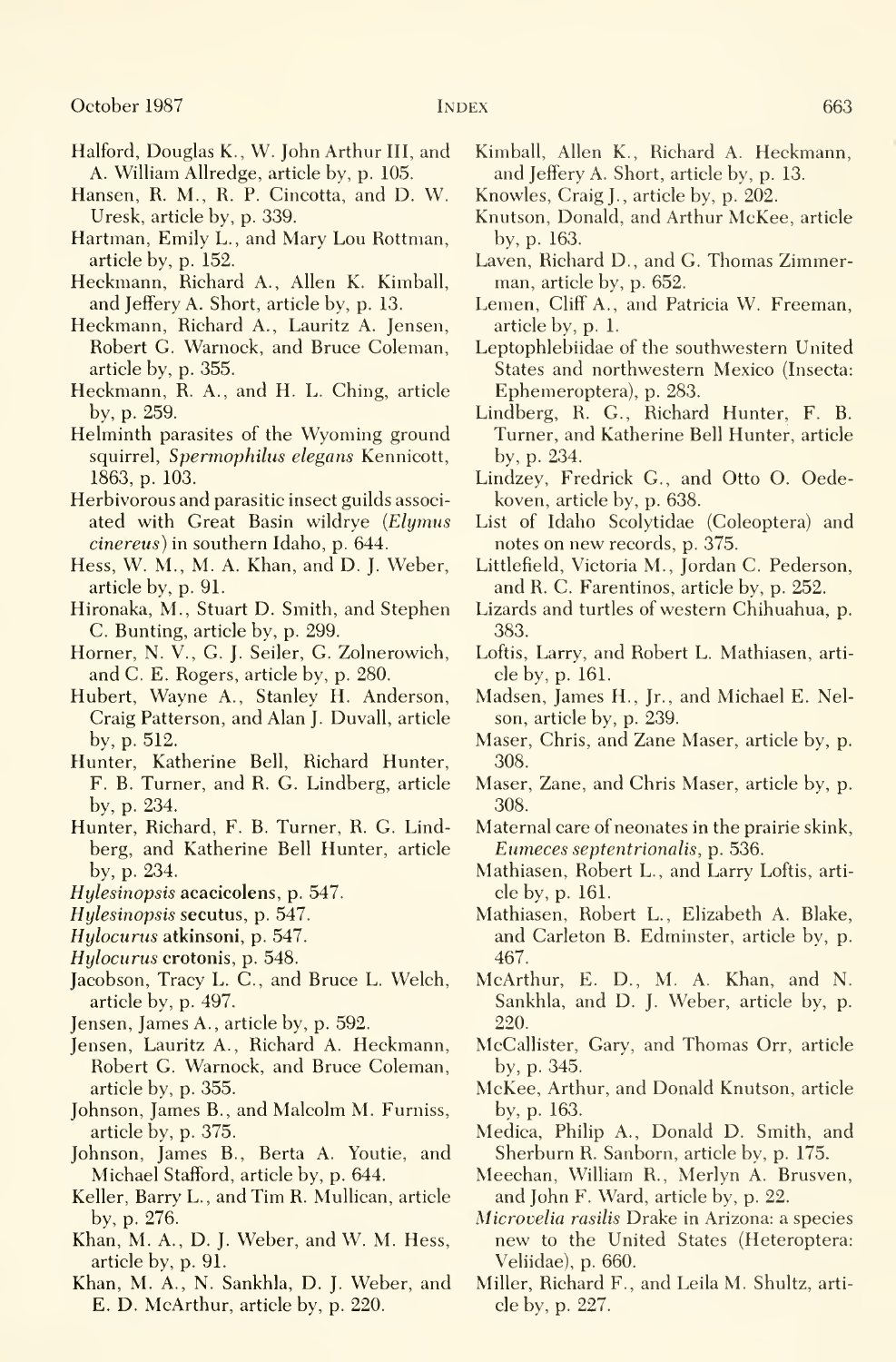- Miller, Richard F., Lee E. Eddleman, and Raymond F. Angell, article by, p. 349.
- Monarthrum xalapensis, p. 548.
- Mullican, Tim R., and Barry L. Keller, article by, p. 276.
- Murphy, Dennis D., and George T. Austin, article by, p. 186.
- Murvosh, Chad M., and Richard K. Allen, article by, p. 283.
- Nambudiri, E. M. V., William D. Tidwell, and Shya Chitaley, article by, p. 527.
- Neely, E. E., L. M. Shultz, and J. S. Tuhy, article by, p. 287.
- Nelson, C. Riley, article by, p. 38.
- Nelson, Michael E., and James H. Madsen, Jr., article by, p. 239.
- Nelson, Rodger L., William S. Platts, and Osborne Gasey, article by, p. 480.
- New brachiosaur material from the Late Jurassic of Utah and Colorado, p. 592
- Niche pattern in a Great Basin rodent fauna, p. 488.
- Nilsen, J. A., G. L. Pritchett, and N. P. Goffeen, and H. D. Smith, article by, p. 23L
- Notes on American Sitona (Coleoptera: Curculionidae), with three new species, p. 168.
- Notes on mycophagy in four species of mice in the genus Peromyscus, p. 308.
- Observations of captive Rocky Mountain mule deer behavior, p. 105.
- Observations on natural enemies of western spruce budworm (Choristoneura occidentalis Freeman) (Lepidoptera, Torticidae) in the Rocky Mountain area, p. 319.
- Observations on the ecology and trophic status of Lake Tahoe (Nevada and California, USA) based on the algae from three independent surveys, p. 562.
- Occurrence of the musk ox, Symbos cavifrons, from southeastern Idaho and comments on the genus Bootherium, p. 239.
- Oedekoven, Otto O., and Fredrick G. Lindzey, article by, p. 638.
- Orr, Thomas, and Gary McCallister, article by, p. 345.
- O'Rourke, L., J. D. Brotherson, and K. P. Price, article by, p. 334.
- Parasites of mottled sculpin, Cottus bairdi Girard, from five locations in Utah and Wasatch counties, Utah, p. 13.
- Parasites of the bowhead whale, Balaena mysticetus, p. 355.
- Parasites of the cutthroat trout, Salmo clarki, and longnose sucker, Catostomus cato-

stomus, from Yellowstone Lake, Wyoming, p. 259.

- Patterson, Craig, Stanley H. Anderson, Wayne A. Hubert, and Alan J. Duvall, arti cle by, p. 512.
- Pederson, Jordan C, R. G. Farentinos, and Victoria M. Littlefield, article by, p. 252.
- Plant community changes within a mature pinyon-juniper woodland, p. 96.
- Plant community zonation in response to soil gradients in a saline meadow near Utah Lake, Utah County, Utah, p. 322.
- Planting depth of 'Hobble Creek' mountain big sagebrush seed, p. 497.
- Platts, William S., Rodger L. Nelson, and Osborne Gasey, article by, p. 480.
- Polhemus, John T., and Milton W. Sanderson, article by, p. 660.
- Price, K. P., and J. D. Brotherson, article by, p. 132.
- Price, K. P., J. D. Brotherson, and L. O'Rourke, article by, p. 334.
- Pritchett, Clyde L., Martin L. Dobson, and Jack W. Sites, Jr., article by, p. 551.
- Pritchett, C. L., J. A. Nilsen, M. P. Coffeen, and H. D. Smith, article by, p. 231.
- Pseudochramesus ialiscoensis, p. 549.
- Pseudocrossidium aureum (Bartr.) Zand. (Pottiaceae, Musci) new to Utah, p. 347.
- Pseudopityophthorus durangoensis, p. 549.
- Pseudopityophthorus xalapae, p. 549.
- Pygmy rabbits in the Colorado River drainage, p. 231.
- Ramsay, M. John, and Ferron L. Andersen, article by, p. 207.
- Ratliff, Raymond D., and Stanley E. Westfall, article by, p. 422.
- Records of exotic fishes from Idaho and Wyoming, p. 523.
- Redder, Alan J., Wayne A. Hubert, Craig Patterson, and David Duvall, article by, p. 512.
- Relationship of western juniper stem con ducting tissue and basal circumference to leaf area and biomass, p. 349.
- Reproduction of the prairie skink, Eumeces septentrionalis, in Nebraska, p. 373.
- Reproductive ecology of black-tailed prairie dogs in Montana, p. 202.
- Revision of Sahniocarpon harrisii Chitaley & Patil based on new specimens from the Deccan Intertrappean Beds of India, p. 527.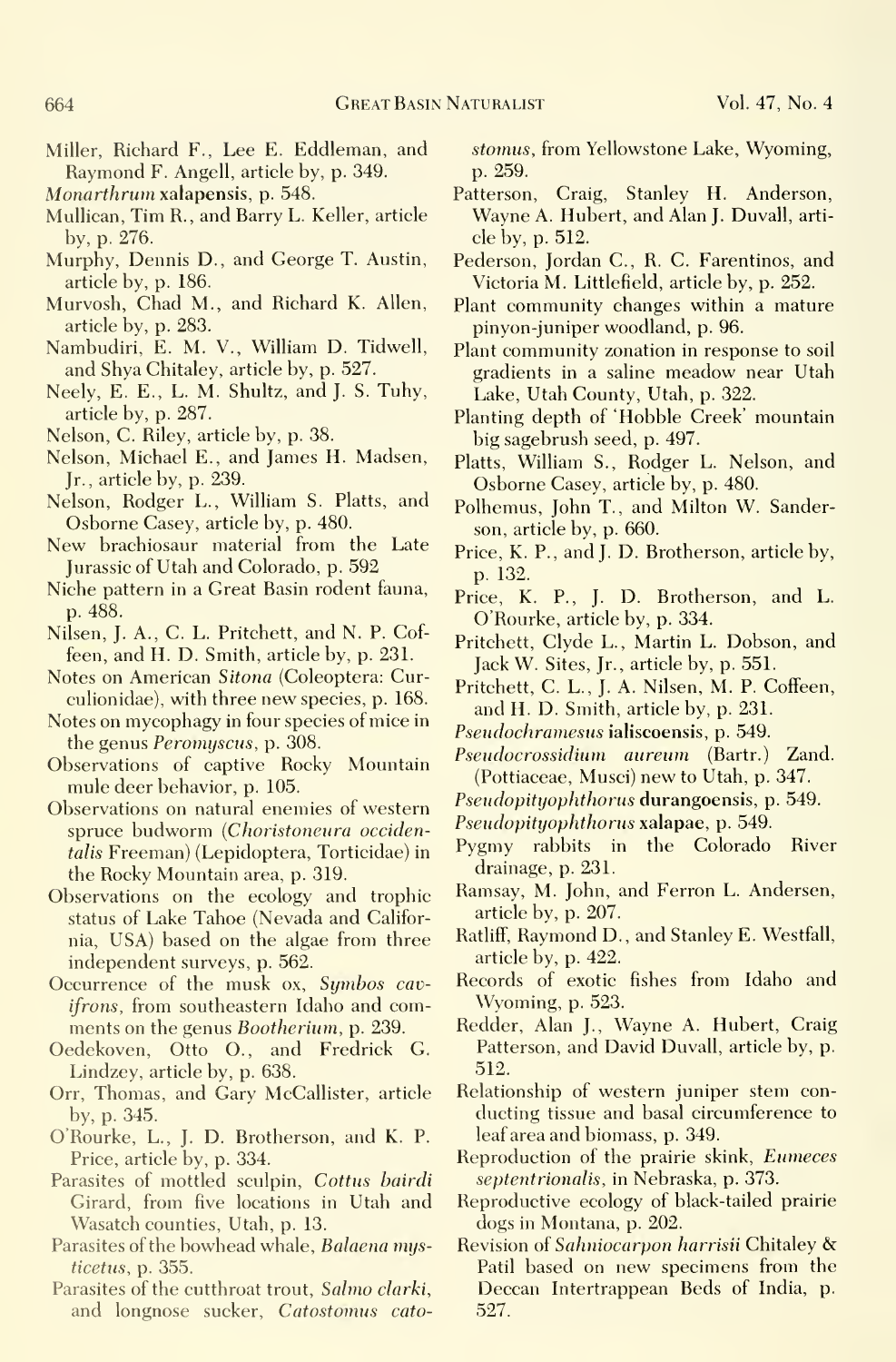- Rickart, Eric A., article by, p. 620.
- Robber flies of Utah (Diptera: Asilidae), p. 38.
- Robey, Edward H., Jr., H. Duane Smith, and Mark C. Belk, article by, p. 488.
- Robins, C. Richard, Walter R. Courtenay, Jr., Reeve M. Bailey, and James E. Deacon, article by, p. 523.
- Rogers, C. E., G. J. Seiler, G. Zolnerowich, and N. V. Horner, article by, p. 280.
- Romo, James T. , and Marshall R. Haferkamp, article by, p. 110.
- Rottman, Mary Lou, and Emily L. Hartman, article by, p. 152.
- Rumble, Mark A., article by, p. 625.
- Rushforth, Samuel R., and Jack D. Brotherson, article by, p. 583.
- Sanborn, Sherburn R., Donald D. Smith, and Philip A. Medica, article by, p. 175.
- Sanderson, Milton W., and John T. Polhemus, article by, p. 660.
- Sankhla, N., M. A. Khan, D. J. Weber, and E. D. McArthur, article by, p. 220.
- Schumann, Paul B., James E. Deacon, and Edward L. Stuenkel, article by, p. 538.
- Seed germination characteristics of Chrysothamnus nauseosus ssp. viridulus (Astereae, Asteraceae), p. 220.
- Seiler, G. J., G. Zolnerowich, N. V. Horner, and C. E. Rogers, article by, p. 280.
- Sequence of epiphyseal fusion in the Rocky Mountain bighorn sheep, p. 7.
- Short, Jeffery A., Richard A. Heckmann, and Allen K. Kimball, article by, p. 13.
- Shults, Larry M., and Nancy L. Stanton, arti cle by, p. 103.
- Shultz, Leila M., and Richard F. Miller, arti cle by, p. 227.
- Shultz, L. M., E. E. Neely, and J. S. Tuhy, article by, p. 287.
- Sites, Jack W., Jr., Martin L Dobson, and Clyde L. Pritchett, article by, p. 551.
- Sitona alpinensis, p. 170.
- Sitona bryanti, p. 172.
- Sitona oregonensis, p. 172.
- Six new Scolytidae (Coleoptera) from Mexico, p. 547.
- Small-stone content of Mima mounds of the Columbia Plateau and Rocky Mountain re gions: implications for mound origin, p. 609.
- Smith, Donald D., Philip A. Medica, and Sherburn R. Sanborn, article by, p. 175.
- Smith, H. D., C. L. Pritchett, J. A. Nilsen, and M. P. Coffeen, article by, p. 231.
- Smith, H. Duane, Edward H. Robey, Jr., and Mark C. Belk, article by, p. 488.
- Smith, Stuart D., Stephen C. Bunting, and M. Hironaka, article by, p. 299.
- Smolik, J., and T. Weaver, article by, p. 473.
- Soil nematodes of northern Rocky Mountain ecosystems: genera and biomasses, p. 473.
- Somma, Louis A., articles by, p. 373, 536.
- Spence, John R., article by, p. 347.
- Spider fauna of selected wild sunflower species sites in the southwest United States, p. 280.
- Stackhouse, Mark, and Vincent J. Tepedino, article by, p. 314.
- Stafford, Michael, BertaA. Youtie, and James B. Johnson, article by, p. 644.
- Stanton, Nancy L., and Larry M. Shults, arti cle by, p. 103.
- Stuenkel, Edward L., James E. Deacon, and Paul B. Schumann, article by, p. 538.
- Tanner, Vasco M., article by, p. 168.
- Tanner, Wilmer W., article by, p. 383.
- Tepedino, Vincent J., and Mark Stackhouse, article by, p. 314.
- Thermal tolerances and preferences of fishes of the Virgin River system (Utah, Arizona, Nevada), p. 538.
- Tidwell, William D., E. M. V. Nambudiri, and Shya Chitaley, article by, p. 527.
- Tueller, Paul T. , and Richard E. Eckert, Jr., article by, p. 117.
- Tuhy, J. S., L. M. Shultz, and E. E. Neely, article by, p. 287.
- Turner, F. B., Richard Hunter, R. G. Lindberg, and Katherine Bell Hunter, article by, p. 234.
- Turner, Monte E., article by, p. 32.
- Type specimens of recent mammals in the Utah Museum of Natural History, University of Utah, p. 620.
- Uresk, D. W., R. P. Cincotta, and R. M. Hansen, article by, p. 339.
- Urness, Philip J., and Dennis D. Austin, article by, p. 100.
- VanLandingham, Sam L., article by, p. 562.
- Wahle, Bruce M., John H. Bushnell, and Susan Q. Foster, article by, p. 500.
- Walker, Danny, article by, p. 7.
- Ward, John F., William R. Meechan, and Merlyn A. Brusven, article by, p. 22.
- Warnock, Robert G., Richard A. Heckmann, Lauritz A. Jensen, and Bruce Coleman, article by, p. 355.
- Weaver, T., and J. Smolik, article by, p. 473.